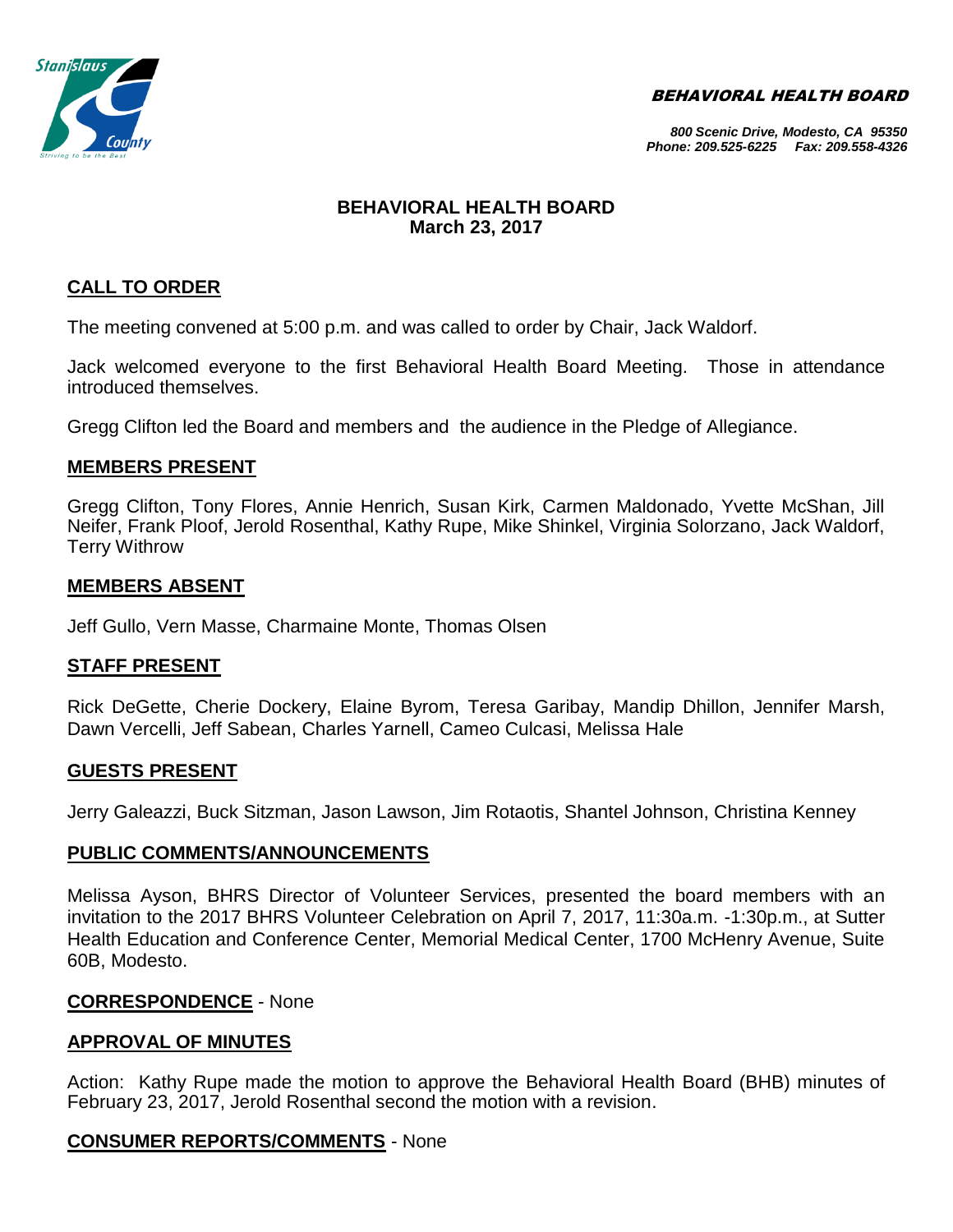# **FAMILY MEMBER REPORTS/COMMENTS** - None

# **BOARD OF SUPERVISORS REPORT**

Supervisor Withrow reported that the county budget is good at this time and that the Board of Supervisors is working on the budget for next year.

# **PRESENTATION** – Drug Medi-Cal Organized Delivery System (aka 1115 Waiver)

Dawn Vercelli, Chief of Substance Use Disorders, gave a presentation on the Drug Medi-Cal Organized Delivery System (aka 1115 Waiver). The DMC ODS is a program to test a new paradigm for the organized delivery of health care services for Medi-Cal eligible individuals with substance use disorders. The DMC ODS will desmonstrate how organized substance use disorder care (which has historically been underfunded in California) increases the success of DMC beneficiaries by decreasing overall health care costs. Dawn explained the advantages of implementation; American Society of Addiction Medicine (ASAM) criteria; eligibility/determination, DMC covered services; additional services, county responsibilities; state oversight; planning considerations, next steps; and BHRS Framework Committee.

# **PRESENTATION –** Psysiology and Performance

Buck Sitzman, and Jason Lawson, leaders of Applied Performance Sciences, gave a presentation on the Human Performance Project - Athlete Committed Overview. The project is a performancebased approach to prevention at high schools. Presenters explained how athletes performance can be affected by their lifestyle choices and disruptions such as lack of sleep, stress, and social drugs and alcohol. How athletes can achieve optimum performance and how it makes a difference based on their lifestyle.

# **COMMITTEE REPORTS**

# Executive Committee

Jack Waldorf discussed the new Behavioral Health Committee Structure and Chairs. During the month of March, Jack joined each committee meeting which only members particapted. They focused on the structure and to select a chair for each committee. The committees will convene their first meeting in April. The committee schedule was included in the packets that identifies the committees, date/times/location of meetings, Chairs (except Admin. & Fiscal Mgmt) , Sr. Leaders, and support persons. The chair for the Administrative and Fiscal Management Committee was announced by Jack at the meeting.

Jack discussed that the invoice for the California Association of Local Behavioral Health Boards and Commissions (CALBHB/C) was received. An annual due for CALBHB/C membership is \$500.00. Jack discussed the feedback that Yvette and Jack provided from the last meeting they attended and both agreed that the meeting was not organized and there was a lack of leadership. Members discussed different options and agreed not to pay the annual dues but a member will be asked to attend the Folsom meeting and report back if anything has changed.

# Administrative, Fiscal Management Committee

No report.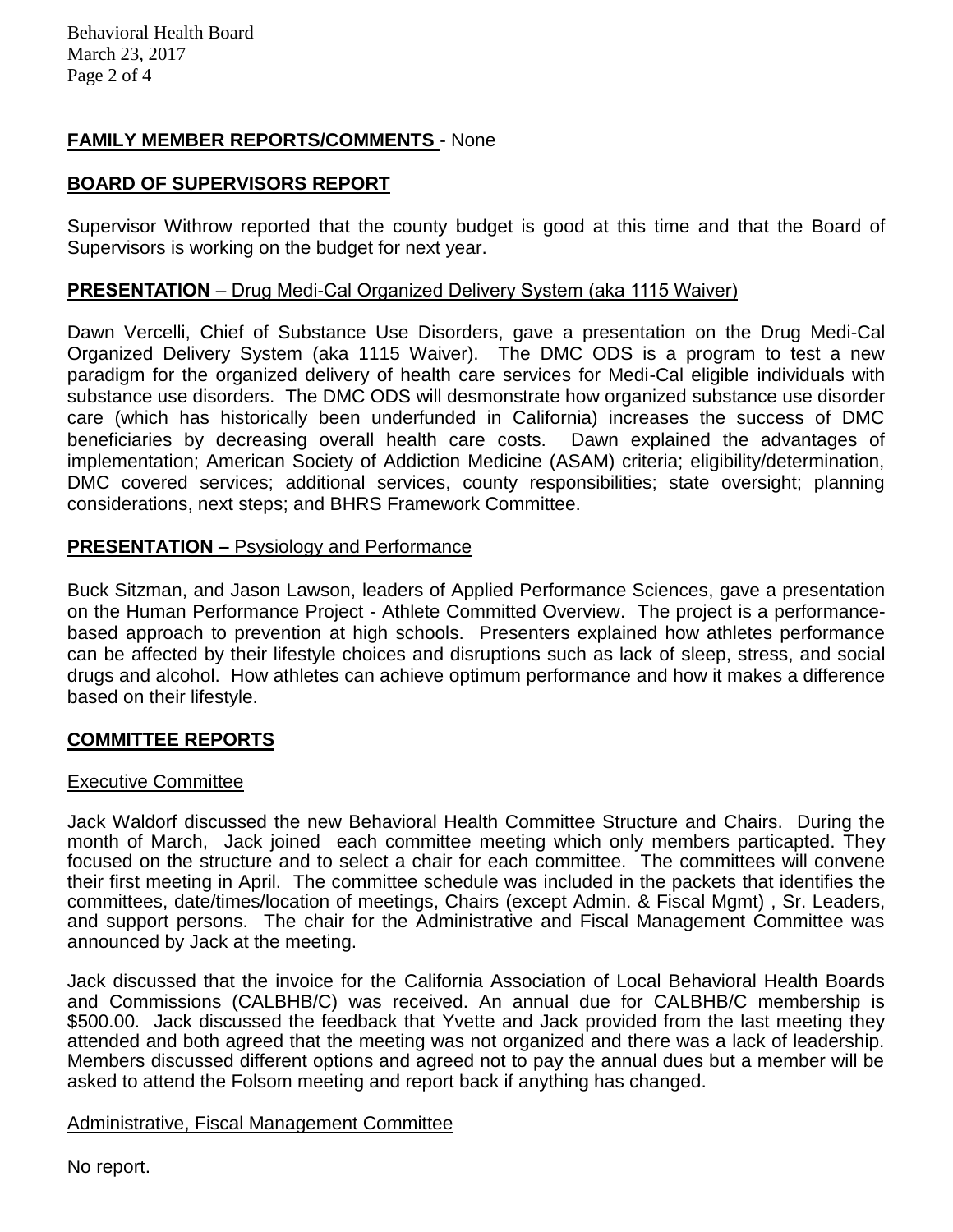Behavioral Health Board March 23, 2017 Page 3 of 4

# Managed Care Committee

No report.

Prevention and Community Education/Outreach Committee

No report.

Impact – Department Run Services Committee

No report.

Impact – Contract Run Services Committee

No report.

# **CULTURAL COMPETENCY, EQUITY AND SOCIAL JUSTICE COMMITTEE (CCESJC)**

Carmen Maldonado gave highlights from the March meeting that included a presentation on the Psychiatric Health Facility (PHF) by Jaime Peterson. The Champion Award was presented to Paul Hazelton, a 4th grade teacher at Julien Elementary School in Turlock. The committee continues to work on goals and objectives.

# **DEPARTMENT REPORT**

Rick DeGette reported on the following:

- The expanded substance use disorders (Drug Medi-Cal Organized Delivery System) will enable the department to provide additional services to clients for improved care. It's a drug free treatment approach, engaging clients towards a more positive long term approach.
- Discussed In Home Support Services (IHSS) for seniors. It's a funding source that pays for seniors to stay in their homes. The state is trying shifting IHSS to counties to manage. It comes with a very large price tag which could really impact the department. Trying to be proactive by doing some analysis.
- Working on a draft charter for the MHSA Stakeholder Planning Process to manage the stakeholder input process and communicate clearly how it can be used to make decisions about funding for programs.
- Mandip Dhillon, Assistant Director, reported that the department budget for FY16-17 was approved by the Board of Supervisors and it is on track. Currently working on the proposed budget for FY17-18.
- A reminder on the upcoming community meetings on Laura's Law. The purpose of the meetings are for fact finding and informational purposes to evaluate and develop a summary of feedback and recommendations that can be used to formulate a policy recommendation for the Board of Supervisors to consider as to whether or not to adopt Laura's Law in Stanislaus County. A flyer with detailed information was included in the packets.